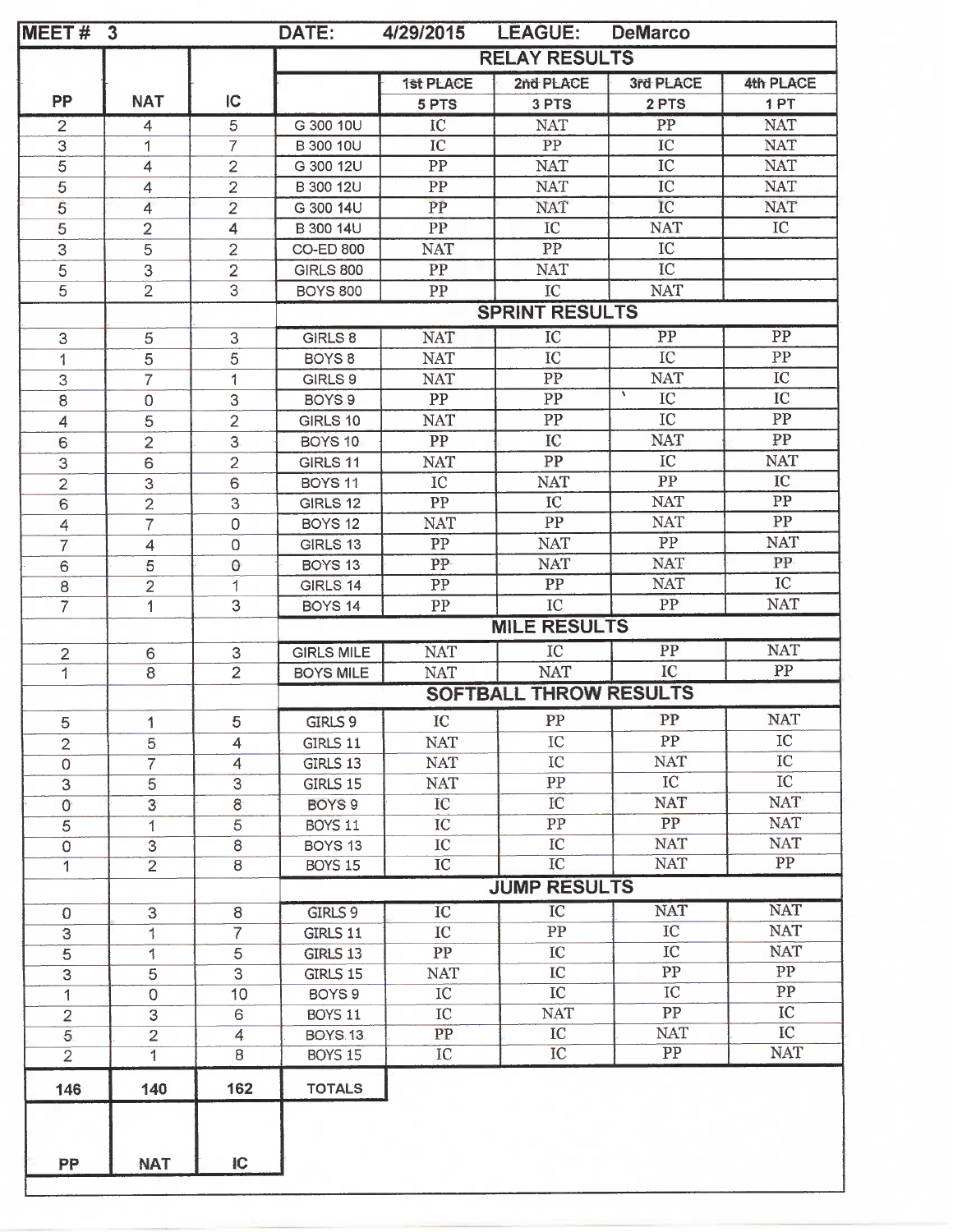| $\overline{2}$<br>$\overline{5}$<br>1<br>$\overline{3}$<br>$\overline{J6}$<br>4<br>G 10U<br>$-516$<br>$-533$<br>$-49.3$<br>PP<br>$NAT - 547$<br>IC<br>NAT<br>w.<br>$-49.6$<br>$-49,7$<br><b>B</b> 10U<br>10.<br>$-54.6$<br>TC<br>PP<br>$-54.4$<br>TC<br>$-48.0$<br>G 12U<br>$\mathcal{P}\mathcal{P}$<br>$-48.1$<br>$\tau_c$<br>$-49.1$<br>$NAT$ - $51.1$<br>FIAT<br><b>B12U</b><br>PP<br>$-44.3$<br>$-45.8$<br>$H^*$<br>NAT<br>$-4io$<br>$-45.1$<br>$\mathcal{J}$<br>$-45.3$<br>PP<br>G 14U<br>$-44.9$<br>$M_{\rm{H}}$<br>$-46.2.$<br>$-45.1$<br>$-42,9$<br><b>B 14U</b><br>$\mathcal{P} \mathcal{P}$<br>$-41.4$<br>$-45.3$<br>IC<br>$-41.7$<br>NAT<br><b>SPRINTS</b><br>$-11.6$<br>P<br>$NAT - 11.4$<br>$TC -11.5$<br>PP<br>$-12.2$<br>GIRLS 8<br>SZKNtatuski, J<br>Carlsen, N.<br>Howard.<br>$\frac{1}{2}$<br>$L$ amperti, $P$ ,<br>$\begin{bmatrix} 1 & 0 & 0 \\ 0 & 1 & 0 \\ 0 & 0 & 0 \\ 0 & 0 & 0 \\ 0 & 0 & 0 \\ 0 & 0 & 0 \\ 0 & 0 & 0 \\ 0 & 0 & 0 \\ 0 & 0 & 0 \\ 0 & 0 & 0 & 0 \\ 0 & 0 & 0 & 0 \\ 0 & 0 & 0 & 0 \\ 0 & 0 & 0 & 0 \\ 0 & 0 & 0 & 0 & 0 \\ 0 & 0 & 0 & 0 & 0 \\ 0 & 0 & 0 & 0 & 0 \\ 0 & 0 & 0 & 0 & 0 & 0 \\ 0 & 0 & 0 & 0 & 0 & 0 \\ 0 & $<br>$H.01-THA$<br>$TC - 10.8$<br>$TC - 10,9$<br>$-11.3$<br>BOYS <sub>8</sub><br>Moffat, C.<br>Skutnik, #.<br>Horan, Lu<br>Bevilacous N.<br>TC<br>$NAT - 12.8$<br>PP<br>$NAT - 13.2$<br>$-13.1$<br>$-13.10$<br>GIRLS 9<br>Schlee, S.<br>Arryson, J.<br>Deangelis C.<br>Hannon K.<br>PP<br>13.1<br>$TC - 13.2$<br>$PP - 12.7$<br>$TC -  4 $<br>$\blacksquare$<br>BOYS 9<br>Schiltz, J.<br>Henning, S.<br>Williams, J.<br>$N$ $H$ $e$ <sup><math>C</math></sup><br>$\mathbb{R}^n \rightarrow \mathbb{R}^n$<br>$-12.7$<br>$p_{\mathcal{P}}$<br>$-12.9$<br>$TC - 12.8$<br>$NAT -  D_{1} $<br><b>GIRLS 10</b><br>Benein S.<br>Muka M.<br>VIACIO, E.<br>Schier, M.<br>$p_{\varphi}$<br>$M - 12,9$<br>$PP - 50$<br>$-12, 7$<br>$TC - 12.8$<br>BOYS $10$<br>Schenfield, R.<br>ACCUYSD. J.<br>$\arcsin R$<br>$27$ $n$ $n$ $n$ $n$ $n$<br>$\mathcal{L}$<br>- 13.4<br>$PP - 12.2$<br>NAT - 12.<br>$14 - 125$<br>GIRLS 11<br>$E_{\mathcal{S}}$ or, $\mathcal{I}$ ,<br>$\mathbb{R}$<br>Jangton of<br>Gaciach M.<br>karan.<br>$-11.8$<br>$pp - 12.7$<br>NAT-12,2<br>$-12.8$<br>$T_{\rm th}$<br>$\frac{1}{2}$<br><b>BOYS 11</b><br>$Mann, \mathcal{I},$<br>Welsh, M.<br>Brawn, k.<br>KUG, L.<br>pp - 119<br>NAT - 12.3<br>$-12.7$<br>$T = -12.0$<br>$E \cap \mathbb{N}_1$ $M_1$<br>Eberz.<br>$D_1 \oplus D_2$<br>$M$ reignal $E$ ,<br>$PP - 11.8$<br>$NAT - 1100$<br>$PP - 11.2$<br>$NAT - 11.4$<br><b>BOYS 12</b><br>Weislo, E.<br>Brunner, A.<br>Jaworski, M.<br>Weislo N,<br>$PP - 12.0$<br>$PP - 115$<br>$NAT - 12.2$<br>$NAT - 116$<br>GIRLS 13<br>Hughes, K,<br>Gal, E.<br>PINKOWSKI<br>MUKQ, M.<br>$NAT - 11.4$<br>$PP - 11.6$<br>$M_{\text{at}} - N_{\text{at}}$<br>PP<br>$-11.$<br><b>BOYS 13</b><br>Bradley, L<br>Busing, D.<br>Hannon K.<br>Sayder, I<br>$E = 12.6$<br>$PP - M +$<br>$F44 - H8$<br>$PP - 11.3$<br><b>GIRLS 14</b><br>Ruh, 2)<br>Villarihi, N.<br>Lewandowski, H<br>Grimm, T.<br>$TC - 10, 8$<br>$PP - 10.9$<br>$NAT - H_1Q$<br>$PP - 10.6$<br><b>BOYS 14</b><br>Sch (ce, G)<br>Murphy, C.<br>Pinkorroki, B<br>Dem, A.<br><b>MILE</b><br>NAT-7115<br>$PP - 1.02$<br>$NAT - 6125$<br>$TC - [6:33]$<br><b>GIRLS</b><br>Graber, E.<br>Hannon, C.<br>Graeber, A<br>Janceveri, K<br>$NAT - 5!59$<br>$PP - 630$<br>$NAT - b.14$<br>$TC - 6.17$<br><b>BOYS</b><br>McDonald J,<br>Brunner, 4,<br>Weisto, E<br>Herzog, C<br>800 RELAYS<br>CO-ED<br>$NAT - 2.10.3$ $pp - 2.10.5$<br>$TC - 21/8.0$<br>$-2.074$ NAT-2:102<br><b>GIRLS</b><br>PP<br>$IC - 21B.0$ |                 | <b>TRACK SHEET</b><br>300 RELAYS<br>MEET#<br>DATE: $4 - 29 - 15$<br>$\rightarrow$<br><u>lindy Jodari</u> |  |  |  |  |  |  |  |
|-------------------------------------------------------------------------------------------------------------------------------------------------------------------------------------------------------------------------------------------------------------------------------------------------------------------------------------------------------------------------------------------------------------------------------------------------------------------------------------------------------------------------------------------------------------------------------------------------------------------------------------------------------------------------------------------------------------------------------------------------------------------------------------------------------------------------------------------------------------------------------------------------------------------------------------------------------------------------------------------------------------------------------------------------------------------------------------------------------------------------------------------------------------------------------------------------------------------------------------------------------------------------------------------------------------------------------------------------------------------------------------------------------------------------------------------------------------------------------------------------------------------------------------------------------------------------------------------------------------------------------------------------------------------------------------------------------------------------------------------------------------------------------------------------------------------------------------------------------------------------------------------------------------------------------------------------------------------------------------------------------------------------------------------------------------------------------------------------------------------------------------------------------------------------------------------------------------------------------------------------------------------------------------------------------------------------------------------------------------------------------------------------------------------------------------------------------------------------------------------------------------------------------------------------------------------------------------------------------------------------------------------------------------------------------------------------------------------------------------------------------------------------------------------------------------------------------------------------------------------------------------------------------------------------------------------------------------------------------------------------------------------------------------------------------------------------------------------------------------------------------------------------------------------------------------------------------------------------------------------------------------------------------------------------------------------------------------------------------------------------------------------------------------------------------------------------------------------------------------------------------------------------------------------------------------------------------------------------------------------------------------|-----------------|----------------------------------------------------------------------------------------------------------|--|--|--|--|--|--|--|
|                                                                                                                                                                                                                                                                                                                                                                                                                                                                                                                                                                                                                                                                                                                                                                                                                                                                                                                                                                                                                                                                                                                                                                                                                                                                                                                                                                                                                                                                                                                                                                                                                                                                                                                                                                                                                                                                                                                                                                                                                                                                                                                                                                                                                                                                                                                                                                                                                                                                                                                                                                                                                                                                                                                                                                                                                                                                                                                                                                                                                                                                                                                                                                                                                                                                                                                                                                                                                                                                                                                                                                                                                                     |                 |                                                                                                          |  |  |  |  |  |  |  |
|                                                                                                                                                                                                                                                                                                                                                                                                                                                                                                                                                                                                                                                                                                                                                                                                                                                                                                                                                                                                                                                                                                                                                                                                                                                                                                                                                                                                                                                                                                                                                                                                                                                                                                                                                                                                                                                                                                                                                                                                                                                                                                                                                                                                                                                                                                                                                                                                                                                                                                                                                                                                                                                                                                                                                                                                                                                                                                                                                                                                                                                                                                                                                                                                                                                                                                                                                                                                                                                                                                                                                                                                                                     |                 |                                                                                                          |  |  |  |  |  |  |  |
|                                                                                                                                                                                                                                                                                                                                                                                                                                                                                                                                                                                                                                                                                                                                                                                                                                                                                                                                                                                                                                                                                                                                                                                                                                                                                                                                                                                                                                                                                                                                                                                                                                                                                                                                                                                                                                                                                                                                                                                                                                                                                                                                                                                                                                                                                                                                                                                                                                                                                                                                                                                                                                                                                                                                                                                                                                                                                                                                                                                                                                                                                                                                                                                                                                                                                                                                                                                                                                                                                                                                                                                                                                     |                 |                                                                                                          |  |  |  |  |  |  |  |
|                                                                                                                                                                                                                                                                                                                                                                                                                                                                                                                                                                                                                                                                                                                                                                                                                                                                                                                                                                                                                                                                                                                                                                                                                                                                                                                                                                                                                                                                                                                                                                                                                                                                                                                                                                                                                                                                                                                                                                                                                                                                                                                                                                                                                                                                                                                                                                                                                                                                                                                                                                                                                                                                                                                                                                                                                                                                                                                                                                                                                                                                                                                                                                                                                                                                                                                                                                                                                                                                                                                                                                                                                                     |                 |                                                                                                          |  |  |  |  |  |  |  |
|                                                                                                                                                                                                                                                                                                                                                                                                                                                                                                                                                                                                                                                                                                                                                                                                                                                                                                                                                                                                                                                                                                                                                                                                                                                                                                                                                                                                                                                                                                                                                                                                                                                                                                                                                                                                                                                                                                                                                                                                                                                                                                                                                                                                                                                                                                                                                                                                                                                                                                                                                                                                                                                                                                                                                                                                                                                                                                                                                                                                                                                                                                                                                                                                                                                                                                                                                                                                                                                                                                                                                                                                                                     |                 |                                                                                                          |  |  |  |  |  |  |  |
|                                                                                                                                                                                                                                                                                                                                                                                                                                                                                                                                                                                                                                                                                                                                                                                                                                                                                                                                                                                                                                                                                                                                                                                                                                                                                                                                                                                                                                                                                                                                                                                                                                                                                                                                                                                                                                                                                                                                                                                                                                                                                                                                                                                                                                                                                                                                                                                                                                                                                                                                                                                                                                                                                                                                                                                                                                                                                                                                                                                                                                                                                                                                                                                                                                                                                                                                                                                                                                                                                                                                                                                                                                     |                 |                                                                                                          |  |  |  |  |  |  |  |
|                                                                                                                                                                                                                                                                                                                                                                                                                                                                                                                                                                                                                                                                                                                                                                                                                                                                                                                                                                                                                                                                                                                                                                                                                                                                                                                                                                                                                                                                                                                                                                                                                                                                                                                                                                                                                                                                                                                                                                                                                                                                                                                                                                                                                                                                                                                                                                                                                                                                                                                                                                                                                                                                                                                                                                                                                                                                                                                                                                                                                                                                                                                                                                                                                                                                                                                                                                                                                                                                                                                                                                                                                                     |                 |                                                                                                          |  |  |  |  |  |  |  |
|                                                                                                                                                                                                                                                                                                                                                                                                                                                                                                                                                                                                                                                                                                                                                                                                                                                                                                                                                                                                                                                                                                                                                                                                                                                                                                                                                                                                                                                                                                                                                                                                                                                                                                                                                                                                                                                                                                                                                                                                                                                                                                                                                                                                                                                                                                                                                                                                                                                                                                                                                                                                                                                                                                                                                                                                                                                                                                                                                                                                                                                                                                                                                                                                                                                                                                                                                                                                                                                                                                                                                                                                                                     |                 |                                                                                                          |  |  |  |  |  |  |  |
|                                                                                                                                                                                                                                                                                                                                                                                                                                                                                                                                                                                                                                                                                                                                                                                                                                                                                                                                                                                                                                                                                                                                                                                                                                                                                                                                                                                                                                                                                                                                                                                                                                                                                                                                                                                                                                                                                                                                                                                                                                                                                                                                                                                                                                                                                                                                                                                                                                                                                                                                                                                                                                                                                                                                                                                                                                                                                                                                                                                                                                                                                                                                                                                                                                                                                                                                                                                                                                                                                                                                                                                                                                     |                 |                                                                                                          |  |  |  |  |  |  |  |
|                                                                                                                                                                                                                                                                                                                                                                                                                                                                                                                                                                                                                                                                                                                                                                                                                                                                                                                                                                                                                                                                                                                                                                                                                                                                                                                                                                                                                                                                                                                                                                                                                                                                                                                                                                                                                                                                                                                                                                                                                                                                                                                                                                                                                                                                                                                                                                                                                                                                                                                                                                                                                                                                                                                                                                                                                                                                                                                                                                                                                                                                                                                                                                                                                                                                                                                                                                                                                                                                                                                                                                                                                                     |                 |                                                                                                          |  |  |  |  |  |  |  |
|                                                                                                                                                                                                                                                                                                                                                                                                                                                                                                                                                                                                                                                                                                                                                                                                                                                                                                                                                                                                                                                                                                                                                                                                                                                                                                                                                                                                                                                                                                                                                                                                                                                                                                                                                                                                                                                                                                                                                                                                                                                                                                                                                                                                                                                                                                                                                                                                                                                                                                                                                                                                                                                                                                                                                                                                                                                                                                                                                                                                                                                                                                                                                                                                                                                                                                                                                                                                                                                                                                                                                                                                                                     |                 |                                                                                                          |  |  |  |  |  |  |  |
|                                                                                                                                                                                                                                                                                                                                                                                                                                                                                                                                                                                                                                                                                                                                                                                                                                                                                                                                                                                                                                                                                                                                                                                                                                                                                                                                                                                                                                                                                                                                                                                                                                                                                                                                                                                                                                                                                                                                                                                                                                                                                                                                                                                                                                                                                                                                                                                                                                                                                                                                                                                                                                                                                                                                                                                                                                                                                                                                                                                                                                                                                                                                                                                                                                                                                                                                                                                                                                                                                                                                                                                                                                     |                 |                                                                                                          |  |  |  |  |  |  |  |
|                                                                                                                                                                                                                                                                                                                                                                                                                                                                                                                                                                                                                                                                                                                                                                                                                                                                                                                                                                                                                                                                                                                                                                                                                                                                                                                                                                                                                                                                                                                                                                                                                                                                                                                                                                                                                                                                                                                                                                                                                                                                                                                                                                                                                                                                                                                                                                                                                                                                                                                                                                                                                                                                                                                                                                                                                                                                                                                                                                                                                                                                                                                                                                                                                                                                                                                                                                                                                                                                                                                                                                                                                                     |                 |                                                                                                          |  |  |  |  |  |  |  |
|                                                                                                                                                                                                                                                                                                                                                                                                                                                                                                                                                                                                                                                                                                                                                                                                                                                                                                                                                                                                                                                                                                                                                                                                                                                                                                                                                                                                                                                                                                                                                                                                                                                                                                                                                                                                                                                                                                                                                                                                                                                                                                                                                                                                                                                                                                                                                                                                                                                                                                                                                                                                                                                                                                                                                                                                                                                                                                                                                                                                                                                                                                                                                                                                                                                                                                                                                                                                                                                                                                                                                                                                                                     |                 |                                                                                                          |  |  |  |  |  |  |  |
|                                                                                                                                                                                                                                                                                                                                                                                                                                                                                                                                                                                                                                                                                                                                                                                                                                                                                                                                                                                                                                                                                                                                                                                                                                                                                                                                                                                                                                                                                                                                                                                                                                                                                                                                                                                                                                                                                                                                                                                                                                                                                                                                                                                                                                                                                                                                                                                                                                                                                                                                                                                                                                                                                                                                                                                                                                                                                                                                                                                                                                                                                                                                                                                                                                                                                                                                                                                                                                                                                                                                                                                                                                     |                 |                                                                                                          |  |  |  |  |  |  |  |
|                                                                                                                                                                                                                                                                                                                                                                                                                                                                                                                                                                                                                                                                                                                                                                                                                                                                                                                                                                                                                                                                                                                                                                                                                                                                                                                                                                                                                                                                                                                                                                                                                                                                                                                                                                                                                                                                                                                                                                                                                                                                                                                                                                                                                                                                                                                                                                                                                                                                                                                                                                                                                                                                                                                                                                                                                                                                                                                                                                                                                                                                                                                                                                                                                                                                                                                                                                                                                                                                                                                                                                                                                                     |                 |                                                                                                          |  |  |  |  |  |  |  |
|                                                                                                                                                                                                                                                                                                                                                                                                                                                                                                                                                                                                                                                                                                                                                                                                                                                                                                                                                                                                                                                                                                                                                                                                                                                                                                                                                                                                                                                                                                                                                                                                                                                                                                                                                                                                                                                                                                                                                                                                                                                                                                                                                                                                                                                                                                                                                                                                                                                                                                                                                                                                                                                                                                                                                                                                                                                                                                                                                                                                                                                                                                                                                                                                                                                                                                                                                                                                                                                                                                                                                                                                                                     |                 |                                                                                                          |  |  |  |  |  |  |  |
|                                                                                                                                                                                                                                                                                                                                                                                                                                                                                                                                                                                                                                                                                                                                                                                                                                                                                                                                                                                                                                                                                                                                                                                                                                                                                                                                                                                                                                                                                                                                                                                                                                                                                                                                                                                                                                                                                                                                                                                                                                                                                                                                                                                                                                                                                                                                                                                                                                                                                                                                                                                                                                                                                                                                                                                                                                                                                                                                                                                                                                                                                                                                                                                                                                                                                                                                                                                                                                                                                                                                                                                                                                     |                 |                                                                                                          |  |  |  |  |  |  |  |
|                                                                                                                                                                                                                                                                                                                                                                                                                                                                                                                                                                                                                                                                                                                                                                                                                                                                                                                                                                                                                                                                                                                                                                                                                                                                                                                                                                                                                                                                                                                                                                                                                                                                                                                                                                                                                                                                                                                                                                                                                                                                                                                                                                                                                                                                                                                                                                                                                                                                                                                                                                                                                                                                                                                                                                                                                                                                                                                                                                                                                                                                                                                                                                                                                                                                                                                                                                                                                                                                                                                                                                                                                                     |                 |                                                                                                          |  |  |  |  |  |  |  |
|                                                                                                                                                                                                                                                                                                                                                                                                                                                                                                                                                                                                                                                                                                                                                                                                                                                                                                                                                                                                                                                                                                                                                                                                                                                                                                                                                                                                                                                                                                                                                                                                                                                                                                                                                                                                                                                                                                                                                                                                                                                                                                                                                                                                                                                                                                                                                                                                                                                                                                                                                                                                                                                                                                                                                                                                                                                                                                                                                                                                                                                                                                                                                                                                                                                                                                                                                                                                                                                                                                                                                                                                                                     |                 |                                                                                                          |  |  |  |  |  |  |  |
|                                                                                                                                                                                                                                                                                                                                                                                                                                                                                                                                                                                                                                                                                                                                                                                                                                                                                                                                                                                                                                                                                                                                                                                                                                                                                                                                                                                                                                                                                                                                                                                                                                                                                                                                                                                                                                                                                                                                                                                                                                                                                                                                                                                                                                                                                                                                                                                                                                                                                                                                                                                                                                                                                                                                                                                                                                                                                                                                                                                                                                                                                                                                                                                                                                                                                                                                                                                                                                                                                                                                                                                                                                     |                 |                                                                                                          |  |  |  |  |  |  |  |
|                                                                                                                                                                                                                                                                                                                                                                                                                                                                                                                                                                                                                                                                                                                                                                                                                                                                                                                                                                                                                                                                                                                                                                                                                                                                                                                                                                                                                                                                                                                                                                                                                                                                                                                                                                                                                                                                                                                                                                                                                                                                                                                                                                                                                                                                                                                                                                                                                                                                                                                                                                                                                                                                                                                                                                                                                                                                                                                                                                                                                                                                                                                                                                                                                                                                                                                                                                                                                                                                                                                                                                                                                                     |                 |                                                                                                          |  |  |  |  |  |  |  |
|                                                                                                                                                                                                                                                                                                                                                                                                                                                                                                                                                                                                                                                                                                                                                                                                                                                                                                                                                                                                                                                                                                                                                                                                                                                                                                                                                                                                                                                                                                                                                                                                                                                                                                                                                                                                                                                                                                                                                                                                                                                                                                                                                                                                                                                                                                                                                                                                                                                                                                                                                                                                                                                                                                                                                                                                                                                                                                                                                                                                                                                                                                                                                                                                                                                                                                                                                                                                                                                                                                                                                                                                                                     |                 |                                                                                                          |  |  |  |  |  |  |  |
|                                                                                                                                                                                                                                                                                                                                                                                                                                                                                                                                                                                                                                                                                                                                                                                                                                                                                                                                                                                                                                                                                                                                                                                                                                                                                                                                                                                                                                                                                                                                                                                                                                                                                                                                                                                                                                                                                                                                                                                                                                                                                                                                                                                                                                                                                                                                                                                                                                                                                                                                                                                                                                                                                                                                                                                                                                                                                                                                                                                                                                                                                                                                                                                                                                                                                                                                                                                                                                                                                                                                                                                                                                     |                 |                                                                                                          |  |  |  |  |  |  |  |
|                                                                                                                                                                                                                                                                                                                                                                                                                                                                                                                                                                                                                                                                                                                                                                                                                                                                                                                                                                                                                                                                                                                                                                                                                                                                                                                                                                                                                                                                                                                                                                                                                                                                                                                                                                                                                                                                                                                                                                                                                                                                                                                                                                                                                                                                                                                                                                                                                                                                                                                                                                                                                                                                                                                                                                                                                                                                                                                                                                                                                                                                                                                                                                                                                                                                                                                                                                                                                                                                                                                                                                                                                                     | <b>GIRLS 12</b> |                                                                                                          |  |  |  |  |  |  |  |
|                                                                                                                                                                                                                                                                                                                                                                                                                                                                                                                                                                                                                                                                                                                                                                                                                                                                                                                                                                                                                                                                                                                                                                                                                                                                                                                                                                                                                                                                                                                                                                                                                                                                                                                                                                                                                                                                                                                                                                                                                                                                                                                                                                                                                                                                                                                                                                                                                                                                                                                                                                                                                                                                                                                                                                                                                                                                                                                                                                                                                                                                                                                                                                                                                                                                                                                                                                                                                                                                                                                                                                                                                                     |                 |                                                                                                          |  |  |  |  |  |  |  |
|                                                                                                                                                                                                                                                                                                                                                                                                                                                                                                                                                                                                                                                                                                                                                                                                                                                                                                                                                                                                                                                                                                                                                                                                                                                                                                                                                                                                                                                                                                                                                                                                                                                                                                                                                                                                                                                                                                                                                                                                                                                                                                                                                                                                                                                                                                                                                                                                                                                                                                                                                                                                                                                                                                                                                                                                                                                                                                                                                                                                                                                                                                                                                                                                                                                                                                                                                                                                                                                                                                                                                                                                                                     |                 |                                                                                                          |  |  |  |  |  |  |  |
|                                                                                                                                                                                                                                                                                                                                                                                                                                                                                                                                                                                                                                                                                                                                                                                                                                                                                                                                                                                                                                                                                                                                                                                                                                                                                                                                                                                                                                                                                                                                                                                                                                                                                                                                                                                                                                                                                                                                                                                                                                                                                                                                                                                                                                                                                                                                                                                                                                                                                                                                                                                                                                                                                                                                                                                                                                                                                                                                                                                                                                                                                                                                                                                                                                                                                                                                                                                                                                                                                                                                                                                                                                     |                 |                                                                                                          |  |  |  |  |  |  |  |
|                                                                                                                                                                                                                                                                                                                                                                                                                                                                                                                                                                                                                                                                                                                                                                                                                                                                                                                                                                                                                                                                                                                                                                                                                                                                                                                                                                                                                                                                                                                                                                                                                                                                                                                                                                                                                                                                                                                                                                                                                                                                                                                                                                                                                                                                                                                                                                                                                                                                                                                                                                                                                                                                                                                                                                                                                                                                                                                                                                                                                                                                                                                                                                                                                                                                                                                                                                                                                                                                                                                                                                                                                                     |                 |                                                                                                          |  |  |  |  |  |  |  |
|                                                                                                                                                                                                                                                                                                                                                                                                                                                                                                                                                                                                                                                                                                                                                                                                                                                                                                                                                                                                                                                                                                                                                                                                                                                                                                                                                                                                                                                                                                                                                                                                                                                                                                                                                                                                                                                                                                                                                                                                                                                                                                                                                                                                                                                                                                                                                                                                                                                                                                                                                                                                                                                                                                                                                                                                                                                                                                                                                                                                                                                                                                                                                                                                                                                                                                                                                                                                                                                                                                                                                                                                                                     |                 |                                                                                                          |  |  |  |  |  |  |  |
|                                                                                                                                                                                                                                                                                                                                                                                                                                                                                                                                                                                                                                                                                                                                                                                                                                                                                                                                                                                                                                                                                                                                                                                                                                                                                                                                                                                                                                                                                                                                                                                                                                                                                                                                                                                                                                                                                                                                                                                                                                                                                                                                                                                                                                                                                                                                                                                                                                                                                                                                                                                                                                                                                                                                                                                                                                                                                                                                                                                                                                                                                                                                                                                                                                                                                                                                                                                                                                                                                                                                                                                                                                     |                 |                                                                                                          |  |  |  |  |  |  |  |
|                                                                                                                                                                                                                                                                                                                                                                                                                                                                                                                                                                                                                                                                                                                                                                                                                                                                                                                                                                                                                                                                                                                                                                                                                                                                                                                                                                                                                                                                                                                                                                                                                                                                                                                                                                                                                                                                                                                                                                                                                                                                                                                                                                                                                                                                                                                                                                                                                                                                                                                                                                                                                                                                                                                                                                                                                                                                                                                                                                                                                                                                                                                                                                                                                                                                                                                                                                                                                                                                                                                                                                                                                                     |                 |                                                                                                          |  |  |  |  |  |  |  |
|                                                                                                                                                                                                                                                                                                                                                                                                                                                                                                                                                                                                                                                                                                                                                                                                                                                                                                                                                                                                                                                                                                                                                                                                                                                                                                                                                                                                                                                                                                                                                                                                                                                                                                                                                                                                                                                                                                                                                                                                                                                                                                                                                                                                                                                                                                                                                                                                                                                                                                                                                                                                                                                                                                                                                                                                                                                                                                                                                                                                                                                                                                                                                                                                                                                                                                                                                                                                                                                                                                                                                                                                                                     |                 |                                                                                                          |  |  |  |  |  |  |  |
|                                                                                                                                                                                                                                                                                                                                                                                                                                                                                                                                                                                                                                                                                                                                                                                                                                                                                                                                                                                                                                                                                                                                                                                                                                                                                                                                                                                                                                                                                                                                                                                                                                                                                                                                                                                                                                                                                                                                                                                                                                                                                                                                                                                                                                                                                                                                                                                                                                                                                                                                                                                                                                                                                                                                                                                                                                                                                                                                                                                                                                                                                                                                                                                                                                                                                                                                                                                                                                                                                                                                                                                                                                     |                 |                                                                                                          |  |  |  |  |  |  |  |
|                                                                                                                                                                                                                                                                                                                                                                                                                                                                                                                                                                                                                                                                                                                                                                                                                                                                                                                                                                                                                                                                                                                                                                                                                                                                                                                                                                                                                                                                                                                                                                                                                                                                                                                                                                                                                                                                                                                                                                                                                                                                                                                                                                                                                                                                                                                                                                                                                                                                                                                                                                                                                                                                                                                                                                                                                                                                                                                                                                                                                                                                                                                                                                                                                                                                                                                                                                                                                                                                                                                                                                                                                                     |                 |                                                                                                          |  |  |  |  |  |  |  |
|                                                                                                                                                                                                                                                                                                                                                                                                                                                                                                                                                                                                                                                                                                                                                                                                                                                                                                                                                                                                                                                                                                                                                                                                                                                                                                                                                                                                                                                                                                                                                                                                                                                                                                                                                                                                                                                                                                                                                                                                                                                                                                                                                                                                                                                                                                                                                                                                                                                                                                                                                                                                                                                                                                                                                                                                                                                                                                                                                                                                                                                                                                                                                                                                                                                                                                                                                                                                                                                                                                                                                                                                                                     |                 |                                                                                                          |  |  |  |  |  |  |  |
|                                                                                                                                                                                                                                                                                                                                                                                                                                                                                                                                                                                                                                                                                                                                                                                                                                                                                                                                                                                                                                                                                                                                                                                                                                                                                                                                                                                                                                                                                                                                                                                                                                                                                                                                                                                                                                                                                                                                                                                                                                                                                                                                                                                                                                                                                                                                                                                                                                                                                                                                                                                                                                                                                                                                                                                                                                                                                                                                                                                                                                                                                                                                                                                                                                                                                                                                                                                                                                                                                                                                                                                                                                     |                 |                                                                                                          |  |  |  |  |  |  |  |
|                                                                                                                                                                                                                                                                                                                                                                                                                                                                                                                                                                                                                                                                                                                                                                                                                                                                                                                                                                                                                                                                                                                                                                                                                                                                                                                                                                                                                                                                                                                                                                                                                                                                                                                                                                                                                                                                                                                                                                                                                                                                                                                                                                                                                                                                                                                                                                                                                                                                                                                                                                                                                                                                                                                                                                                                                                                                                                                                                                                                                                                                                                                                                                                                                                                                                                                                                                                                                                                                                                                                                                                                                                     |                 |                                                                                                          |  |  |  |  |  |  |  |
|                                                                                                                                                                                                                                                                                                                                                                                                                                                                                                                                                                                                                                                                                                                                                                                                                                                                                                                                                                                                                                                                                                                                                                                                                                                                                                                                                                                                                                                                                                                                                                                                                                                                                                                                                                                                                                                                                                                                                                                                                                                                                                                                                                                                                                                                                                                                                                                                                                                                                                                                                                                                                                                                                                                                                                                                                                                                                                                                                                                                                                                                                                                                                                                                                                                                                                                                                                                                                                                                                                                                                                                                                                     |                 |                                                                                                          |  |  |  |  |  |  |  |
|                                                                                                                                                                                                                                                                                                                                                                                                                                                                                                                                                                                                                                                                                                                                                                                                                                                                                                                                                                                                                                                                                                                                                                                                                                                                                                                                                                                                                                                                                                                                                                                                                                                                                                                                                                                                                                                                                                                                                                                                                                                                                                                                                                                                                                                                                                                                                                                                                                                                                                                                                                                                                                                                                                                                                                                                                                                                                                                                                                                                                                                                                                                                                                                                                                                                                                                                                                                                                                                                                                                                                                                                                                     |                 |                                                                                                          |  |  |  |  |  |  |  |
|                                                                                                                                                                                                                                                                                                                                                                                                                                                                                                                                                                                                                                                                                                                                                                                                                                                                                                                                                                                                                                                                                                                                                                                                                                                                                                                                                                                                                                                                                                                                                                                                                                                                                                                                                                                                                                                                                                                                                                                                                                                                                                                                                                                                                                                                                                                                                                                                                                                                                                                                                                                                                                                                                                                                                                                                                                                                                                                                                                                                                                                                                                                                                                                                                                                                                                                                                                                                                                                                                                                                                                                                                                     |                 |                                                                                                          |  |  |  |  |  |  |  |
|                                                                                                                                                                                                                                                                                                                                                                                                                                                                                                                                                                                                                                                                                                                                                                                                                                                                                                                                                                                                                                                                                                                                                                                                                                                                                                                                                                                                                                                                                                                                                                                                                                                                                                                                                                                                                                                                                                                                                                                                                                                                                                                                                                                                                                                                                                                                                                                                                                                                                                                                                                                                                                                                                                                                                                                                                                                                                                                                                                                                                                                                                                                                                                                                                                                                                                                                                                                                                                                                                                                                                                                                                                     |                 |                                                                                                          |  |  |  |  |  |  |  |
|                                                                                                                                                                                                                                                                                                                                                                                                                                                                                                                                                                                                                                                                                                                                                                                                                                                                                                                                                                                                                                                                                                                                                                                                                                                                                                                                                                                                                                                                                                                                                                                                                                                                                                                                                                                                                                                                                                                                                                                                                                                                                                                                                                                                                                                                                                                                                                                                                                                                                                                                                                                                                                                                                                                                                                                                                                                                                                                                                                                                                                                                                                                                                                                                                                                                                                                                                                                                                                                                                                                                                                                                                                     |                 |                                                                                                          |  |  |  |  |  |  |  |
| $PP - 155.3$<br>$TC - 1156.8$ $NA - 21010$<br><b>BOYS</b>                                                                                                                                                                                                                                                                                                                                                                                                                                                                                                                                                                                                                                                                                                                                                                                                                                                                                                                                                                                                                                                                                                                                                                                                                                                                                                                                                                                                                                                                                                                                                                                                                                                                                                                                                                                                                                                                                                                                                                                                                                                                                                                                                                                                                                                                                                                                                                                                                                                                                                                                                                                                                                                                                                                                                                                                                                                                                                                                                                                                                                                                                                                                                                                                                                                                                                                                                                                                                                                                                                                                                                           |                 |                                                                                                          |  |  |  |  |  |  |  |